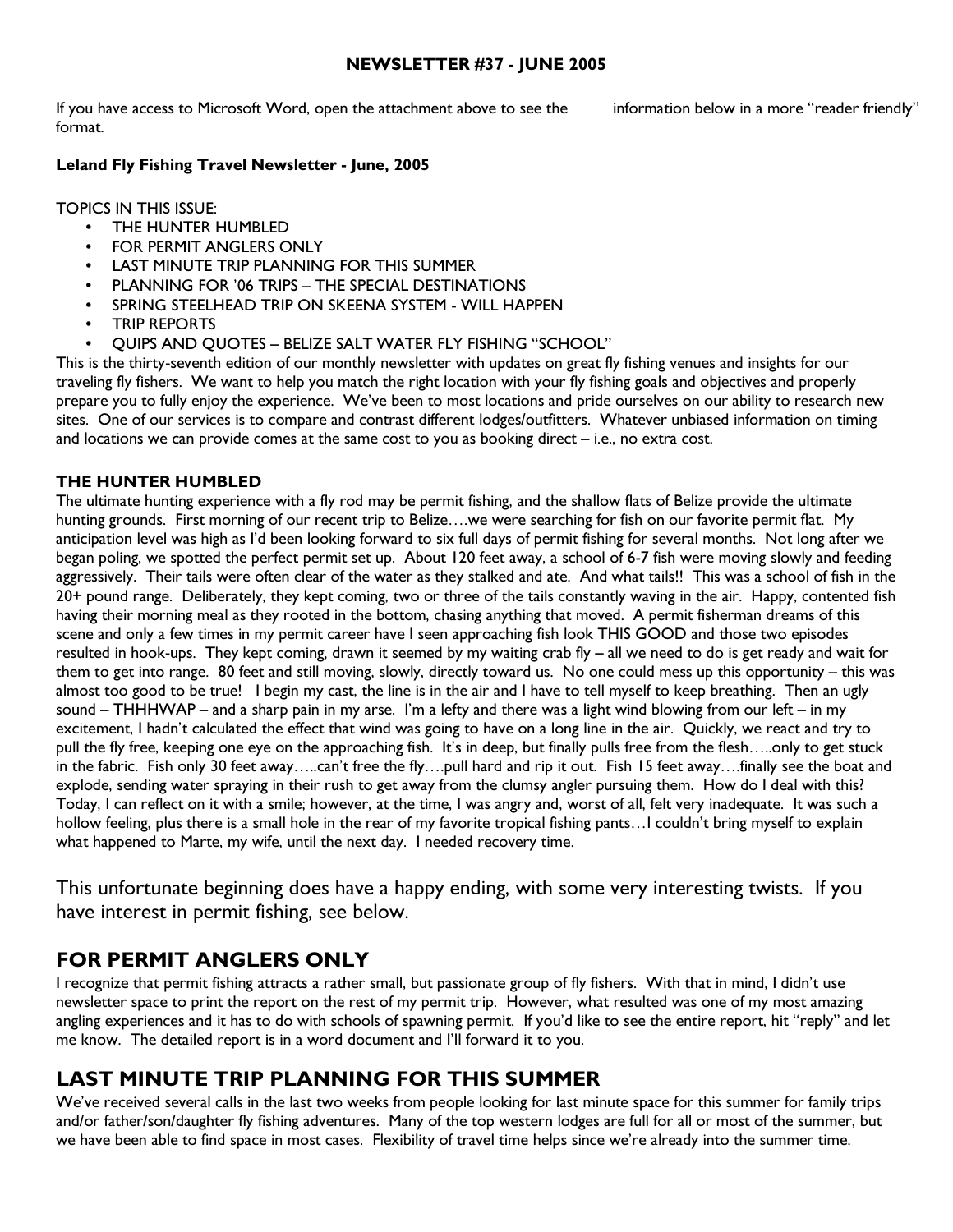There are many great outdoor adventures in the Western US and one of the things we do well is find the right adventure to meet your objectives.

Outside the lower 48, most of Alaska's top lodges are full also, but small windows of availability exist. We are holding prime time space for early September at one of Alaskas finest and have room for 6 more rods.

In British Columbia, Moose Lake Lodge (and it's sister lodge on the lower Dean River) has a very interesting fly out package in late August and early September for silver salmon in their coastal rivers. There are a few other world class lodges on the BC coastline that provide a variety of angling experiences, some of them "top drawer."

The same situation exists in the tropics. Salt water flats destinations such as Christmas Island, Ascension Bay, and the Belize motherships do have some weeks still open, although space is very limited.

If you've just had some time open up for a fly fishing adventure for this summer, give us a call and let us know what your interests are. We usually can find something to get you excited.

### '06 PLANNING FOR THE SPECIAL DESTINATIONS

Now is the time to get on the "wait list" if you have any interest in some of the special destinations where we hold prime time space. These are destinations that are sold out every year and most of the same clients will rebook, but there's always some spots that come open. Some of those are:

**Dean River:** finest summer steelhead run on the globe. We have space for two of the prime weeks.

**Minipi River:** Giant brook trout in Labrador – a great wilderness adventure

**Babine River:** top early October week at the Babine Steelhead Lodge.

New Zealand: Most prime time spots are full with the top lodges and guides for '06, but a few spots remain. We're holding space for four more rods at Poronui Ranch in March as well as five rods at Lake Rotoroa Lodge in February, two of NZ's finest operations.

**Patagonia:** Some prime space still remains at the top Andes lodges for late January, February and March.

Belize Mothership Trips: Will soon know which weeks are open for '06 after re-bookings for this years clients are complete. At that time, we go to the "wait list" and open up space for "first timers."

Top Western Fly Fishing Lodges: There are two very special, high end, Rocky Mountain lodges with miles of private water. Most of their top weeks sell out 12 months in advance.

## SPRING STEELHEAD ON THE SKEENA SYSTEM

In the last few newsletters, we posted some information about spring steelheading on the Skeena system in BC. It was noted that we were looking to acquire some space during the best time for trophy steelhead during the spring period. The response has been positive and we have secured the prime week of March 25 – 31. The price is \$2,595. We have space remaining for 4 rods. If you want more detail, hit "reply."

## TRIP REPORTS

From a father-son fly fishing trip at Three Rivers Ranch in Idaho:

"We had a fantastic time. Great guides, good accommodations and very personalized attention. Generally, fishing was good and we were able to fish dry flys most days."

Alex and Guy Cecala

From a "first-time" salt water flats angler on a mothership trip in Belize: "Trip was awesome. Can't say enough good things about the guides and cook. Noel guided me to my first bonefish, tarpon, barracuda, and snook on a fly........l can't wait to go back." Garrett McKnight

# QUIPS AND QUOTES: FROM SALTWATER FLY FISHING SCHOOL IN BELIZE

I was joined by Bob Noyes, Rich Hosley, Nibs White, Jack Fritschi, and Gary Shontz for our second salt water fly fishing "school" in Belize. A great group of guys and we had a wonderful trip together highlighted by the first day when everyone caught their first bonefish, plus we got a few barracuda on a fly and had four tarpon hookups with two break-offs and one 55 pounder landed. Fishing with newcomers to the salt always provides some interesting quips and this years trip supplies one of the most understated questions ever asked on a salt water flat.